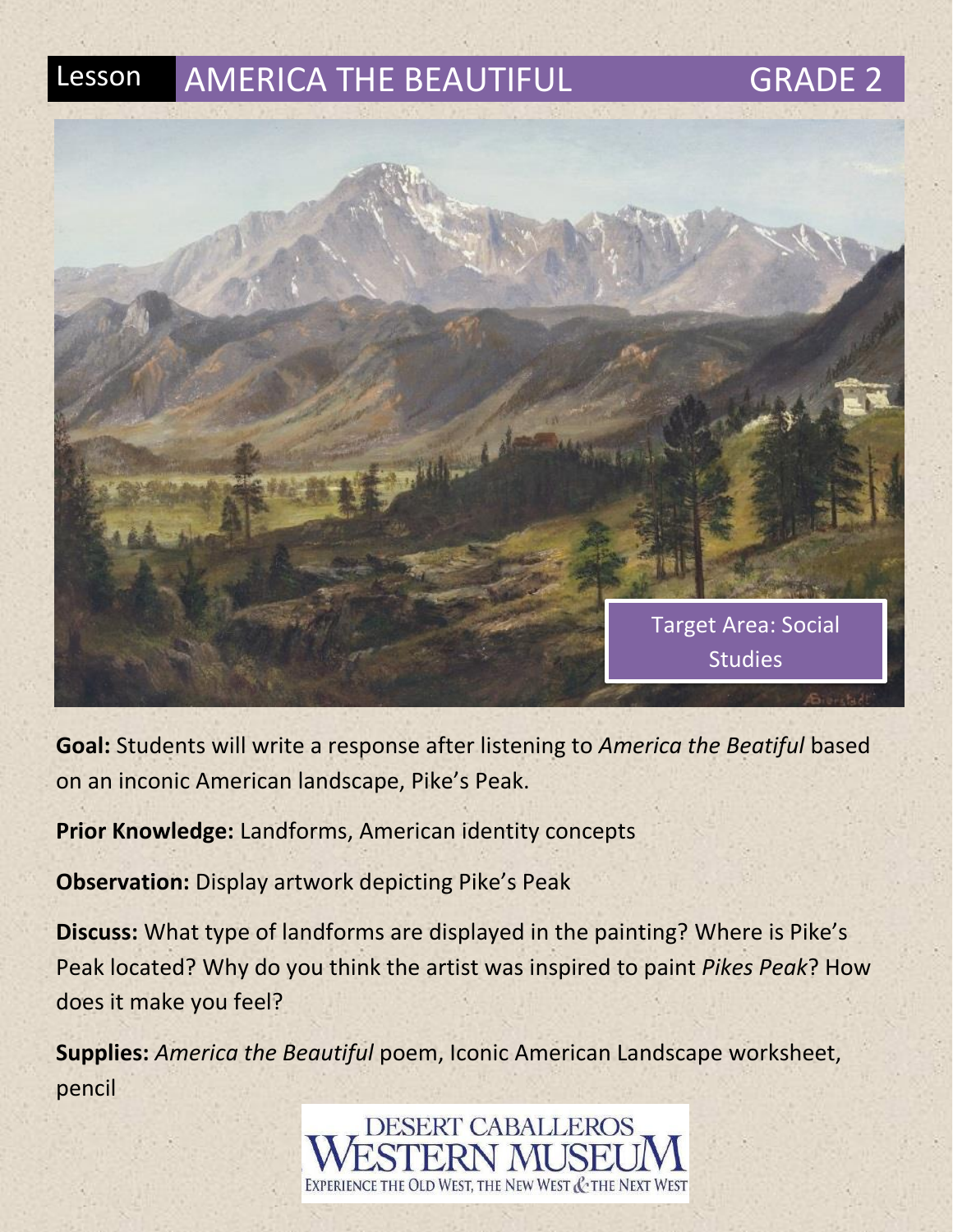*Read or play the song "America the Beautiful." Katharine Lee Bates, a school teacher, wrote the poem about her experience after visiting Pikes Peak in 1893.*

## **Activity:** Iconic American Landscapes response

**Process:** View the painting *Pikes Peak* and listen to Katharine Bates's poem *America the Beautiful*. After discussion, students will write a response to what they see and how it makes them feel.

**Time:** 1 hour

**Modifications:** Have students brainstorm or have a list of vocabulary words that express feelings in relation to landscapes. Phrase by phrase breakdown of the poem would be helpful for emerging readers.

## **Standards**

## Social Studies

Strand 4: Geography, Concept 2: Places and Regions, PO 3. Discuss physical features (e.g. mountians, rivers, deserts) in the world

Stand 3: Civics/Government, Concept 1: Foundations of Government, PO 1. Describe the history and meaning of national symbols, documents, songs, and monuments that represent American demoncracy and values: d. America the Beautiful

## Art

Visual Arts: Responding, Anchor Standard #7 Perceive and analyze artistic work, a. use art-specific vocabulary to describe one's natural world and constructed environments.

Arizona Department of Education: K-12 Acedmic Standard[s http://www.azed.gov/standards-practices/](http://www.azed.gov/standards-practices/)

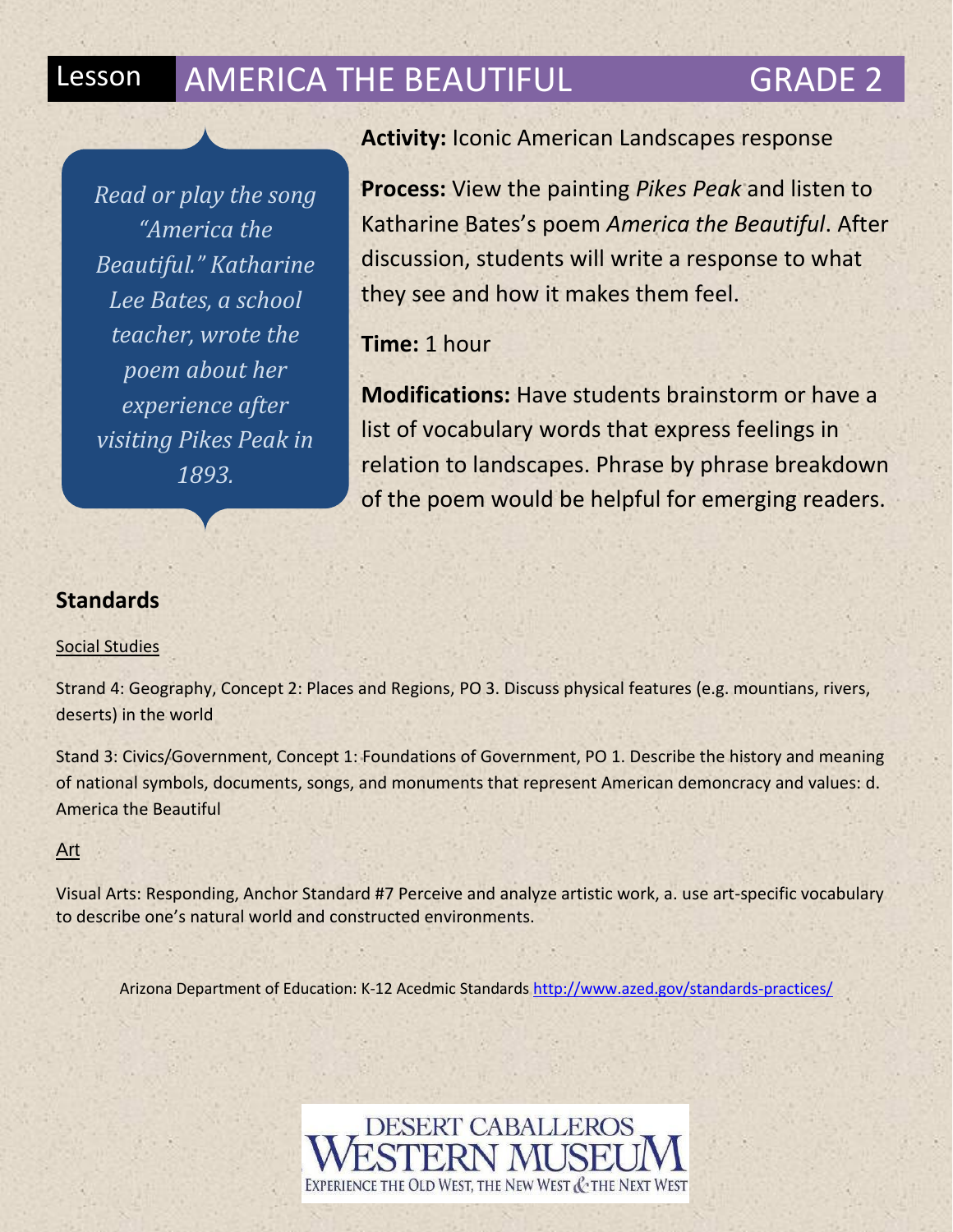



Albert Bierstadt (1830-1902) *Pikes Peak* 1863 Oil on paper mounted on canvas 21 ½ X 27 ½ inches framed 83.157, Gift of Mr. and Mrs. Aiken Fisher

About the Artist: The inspiration for *Pikes Peak* was Bierstadt's second western excursion. This modest study, devoid of the spectacular cloud effects and the shaft of light breaking through that often illuminates his "Great Pictures," opens out naturally to the left. The painting is vigorously drawn: one can imagine the artist with a piece of charcoal indicating the foreground diagonally with a single swipe, the middle distance with two horizontal strokes, and finally the mountain range in the background with another horizontal stroke, bumped up on the left to indicate a single peak. The gradations in color allow the viewer's eye to ascend, by steps, to the sky. The painting is so basic it had to be freeing for an artist already bound by expectations to produce pyrotechnical wonders, at once wildly theatrical and painstakingly exact. Here, he anticipates the compositional rule articulated years later by Earnest Blumenschein, "Establish you planes with color as well as perspective." Bierstadt's does both.

Brian W. Dippie, *Crossroads: The Desert Caballeros Western Museum at Fifty*, 125 (2010)

Bickerstaff, *Pioneer Artists of Taos*, 39

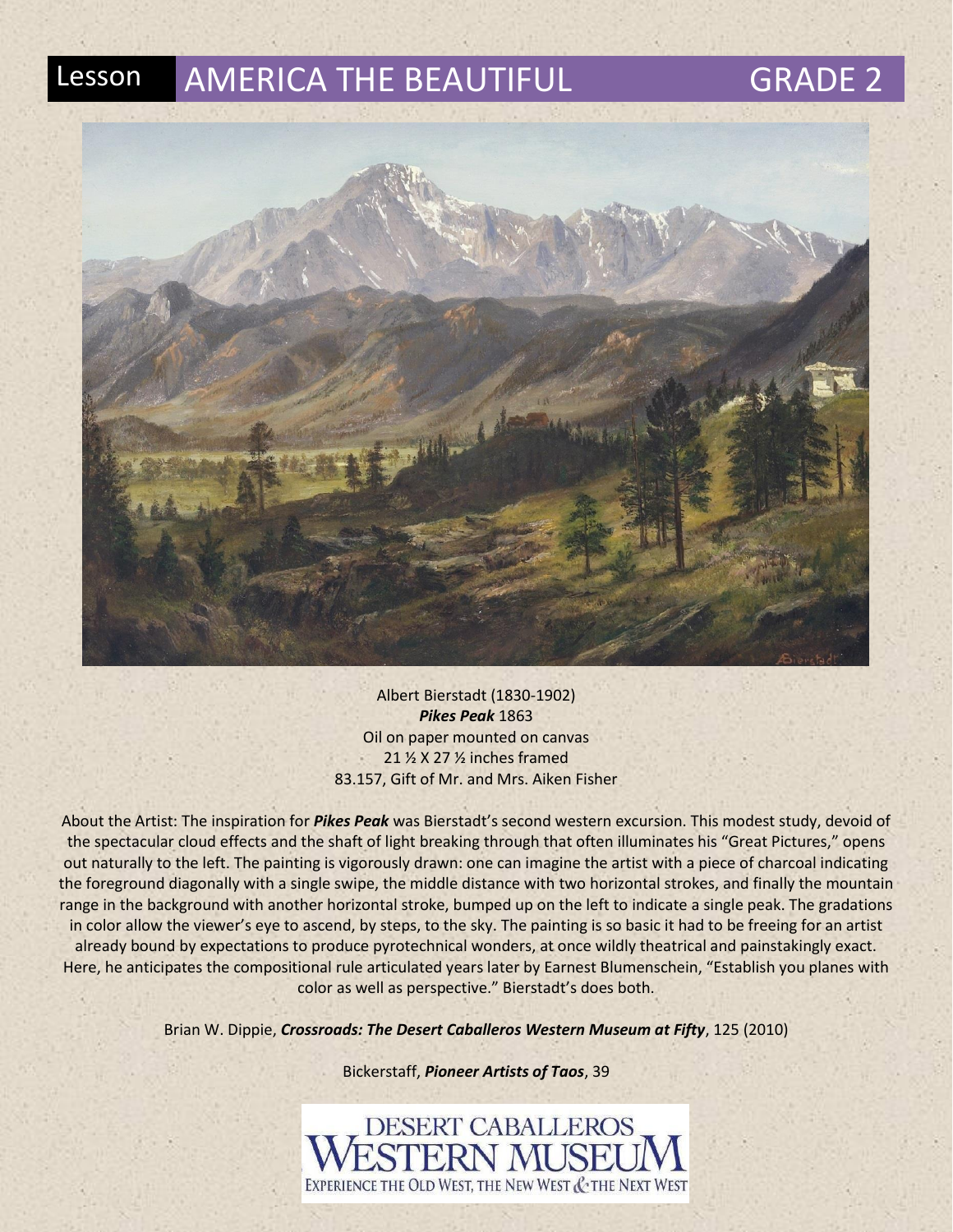## *America the Beautiful*

O beautiful, for spacious skies, For amber waves of grain, For purple mountain majesties Above the fruited plain! America! America! God shed His grace on thee, And crown thy good with brotherhood, from sea to shining sea.

O beautiful, for pilgrim feet Whose stern, impassioned stress A thoroughfare for freedom beat Across the wilderness! America! America! God mend thine ev'ry flaw; Confirm thy soul in self control, thy liberty in law!

O beautiful, for heroes proved In liberating strife, Who more than self their country loved And mercy more than life! America! America! May God thy gold refine, Till all success be nobleness, and ev'ry gain divine!

O beautiful, for patriot dream That sees beyond the years, Thine alabaster cities gleam Undimmed by human tears! America! America! God shed His grace on thee, And crown thy good with brotherhood, from sea to shining sea!

Katharine Lee Bates

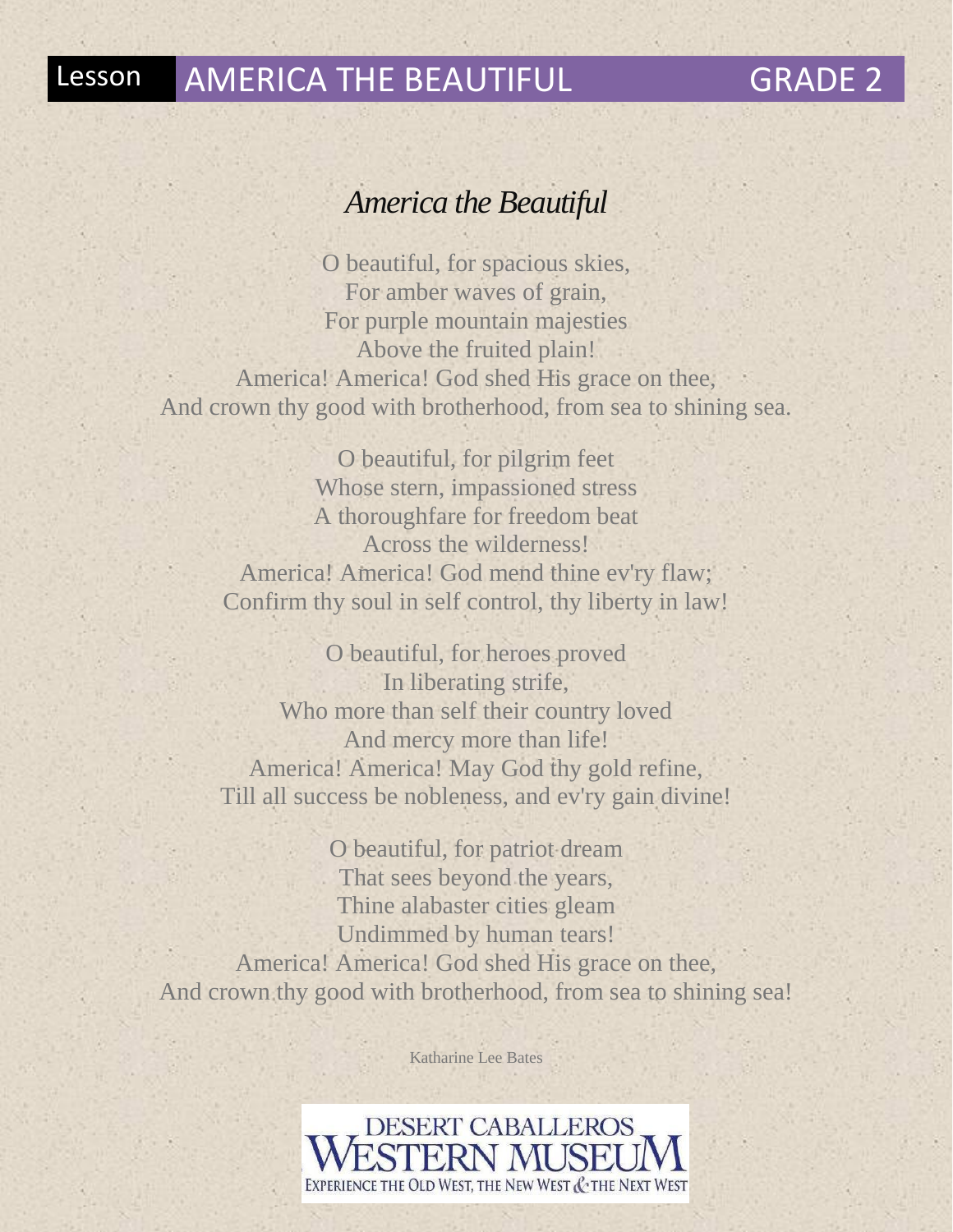### **AMERICA THE BEAUTIFUL** Lesson

# **GRADE 2**

# **Iconic American Landscapes**

Directions: After viewing Pikes Peak and listening to America the Beautiful, write a response about the landscape.

**Student Name** 

**Title Title Title**